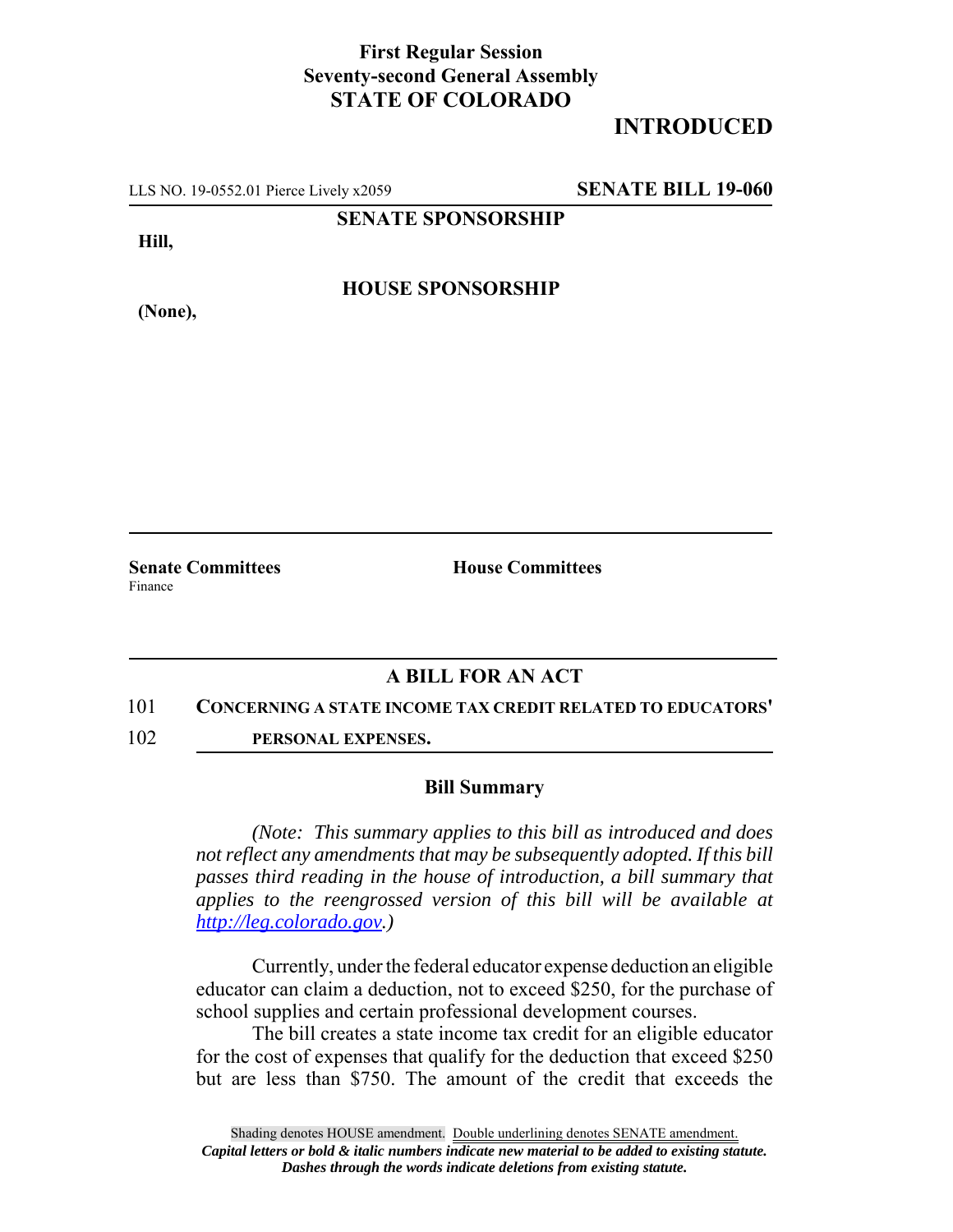educator's income taxes is refunded to the educator.

 *Be it enacted by the General Assembly of the State of Colorado:* **SECTION 1.** In Colorado Revised Statutes, **add** 39-22-542 as follows: **39-22-542. Credit for educators' purchases of classroom supplies - legislative declaration - definitions - repeal.** (1) THE GENERAL ASSEMBLY DECLARES THAT THE PURPOSE OF THE TAX EXPENDITURE IN THIS SECTION IS TO REIMBURSE ELIGIBLE EDUCATORS FOR CERTAIN OUT-OF-POCKET COSTS INCURRED IN EDUCATING THE STATE'S K-12 STUDENTS. (2) AS USED IN THIS SECTION, UNLESS THE CONTEXT OTHERWISE REQUIRES: (a) "EDUCATOR" MEANS AN INDIVIDUAL WHO IS QUALIFIED AS AN ELIGIBLE EDUCATOR UNDER THE FEDERAL EDUCATOR EXPENSE DEDUCTION, 26 U.S.C. SEC. 62 (d)(1), AS AMENDED. (b) "QUALIFYING EXPENSES" MEANS THE EXPENSES DESCRIBED IN 26 U.S.C. SEC. 62 (a)(2)(D)(ii), AS AMENDED. (3) (a) FOR INCOME TAX YEARS COMMENCING ON OR AFTER JANUARY 1, 2019, BUT PRIOR TO JANUARY 1, 2024, AN EDUCATOR IS ALLOWED A CREDIT AGAINST THE INCOME TAXES IMPOSED BY THIS ARTICLE 22 IN AN AMOUNT EQUAL TO THE EDUCATOR'S QUALIFYING EXPENSES IN EXCESS OF TWO HUNDRED FIFTY DOLLARS BUT NOT EXCEEDING SEVEN HUNDRED FIFTY DOLLARS. (b) THE AMOUNT OF THE CREDIT UNDER THIS SECTION THAT EXCEEDS THE EDUCATOR'S INCOME TAXES DUE IS REFUNDED TO THE EDUCATOR.